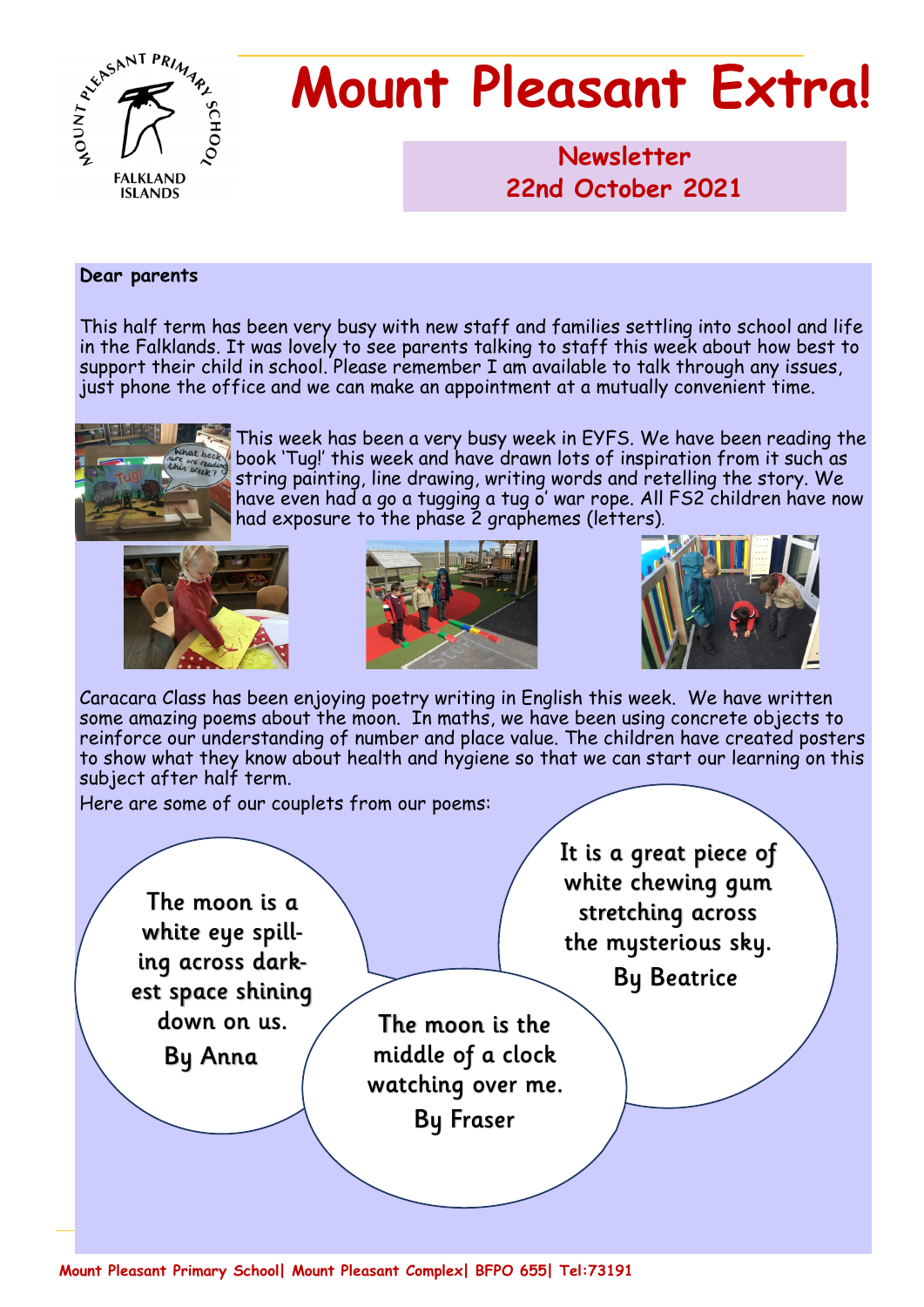### **Newsletter 22nd October 2021**

This week in Falcon Class the children have been looking at what makes them unique. They have explored their personal attributes and discussed how these connect to make them who they are, realising how being different to others can be a good thing. They have thought about our value of the term ' generosity' and looked at how one little act of kindness can impact on many others and eventually be returned in kindness to them. It has been lovely to see the children making a real effort to be kind to one another, taking turns and sharing.

In Art, the children have completed their pencil portraits and have used some of the techniques they have been learning this term to create shading and shape. In RE the children have been learning about the Muslim faith and the Muslim belief that Allah is revealed in nature. The children went on a nature walk to identify beautiful things in nature and to discuss how these lead Muslims to thank God, and believe in God.

> "I have really enjoyed doing my portrait this week, because I was I was really looking forward to putting all the face parts together."

**Poppy**

"I enjoyed drawing the outline of the face and putting on the shading. I've drawn my mum" **Phillipa**

#### **Warmer Weather**

As the weather is turning warmer please ensure that children have a named hat in school to protect them from the sun but which is also sturdy enough to survive the windy weather!.

#### **Dates for your Diary up to the end of Autumn term**

- **Friday 22nd October - School finishes at 1505 for half term**
- **Monday 1st November - School restarts**
- **Friday 5th November - Golden assembly**
- **Thursday 11th November - Remembrance Day**
- **Monday 29th November - Christingle at 1400**
- **Wednesday 1st December - Christmas tree decoration event**
- **Friday 3rd December - Christmas production in school hall**
- **Thursday 9th December - Wear a Christmas jumper to school**
- **Thursday 9th December - School finishes at 1300**